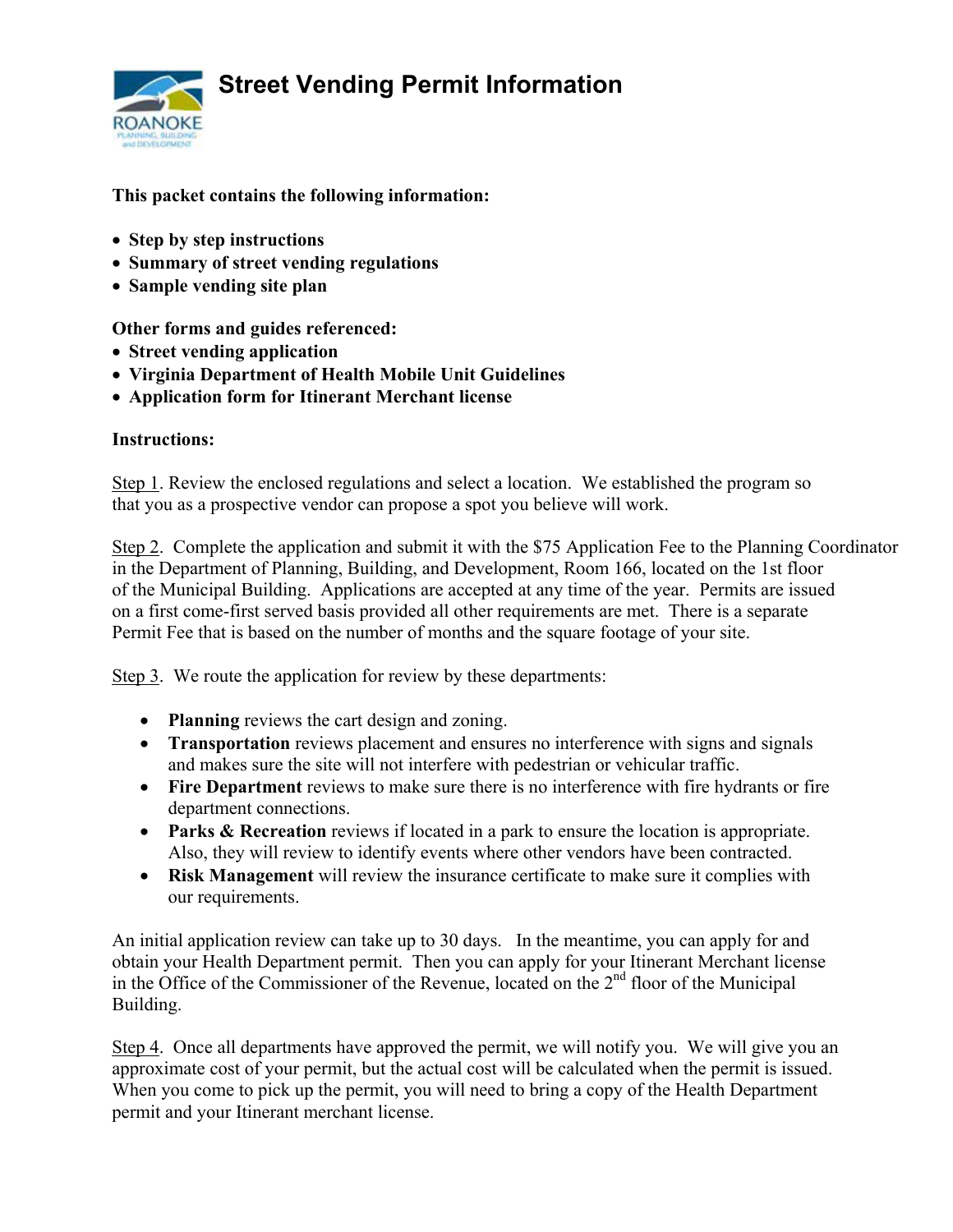If you are renewing a previously-approved permit and there is no change in location or operation, just check the "Renewal" box on the form.

Need help or have a question? Contact Planning, Building, and Development at 540-853-1730.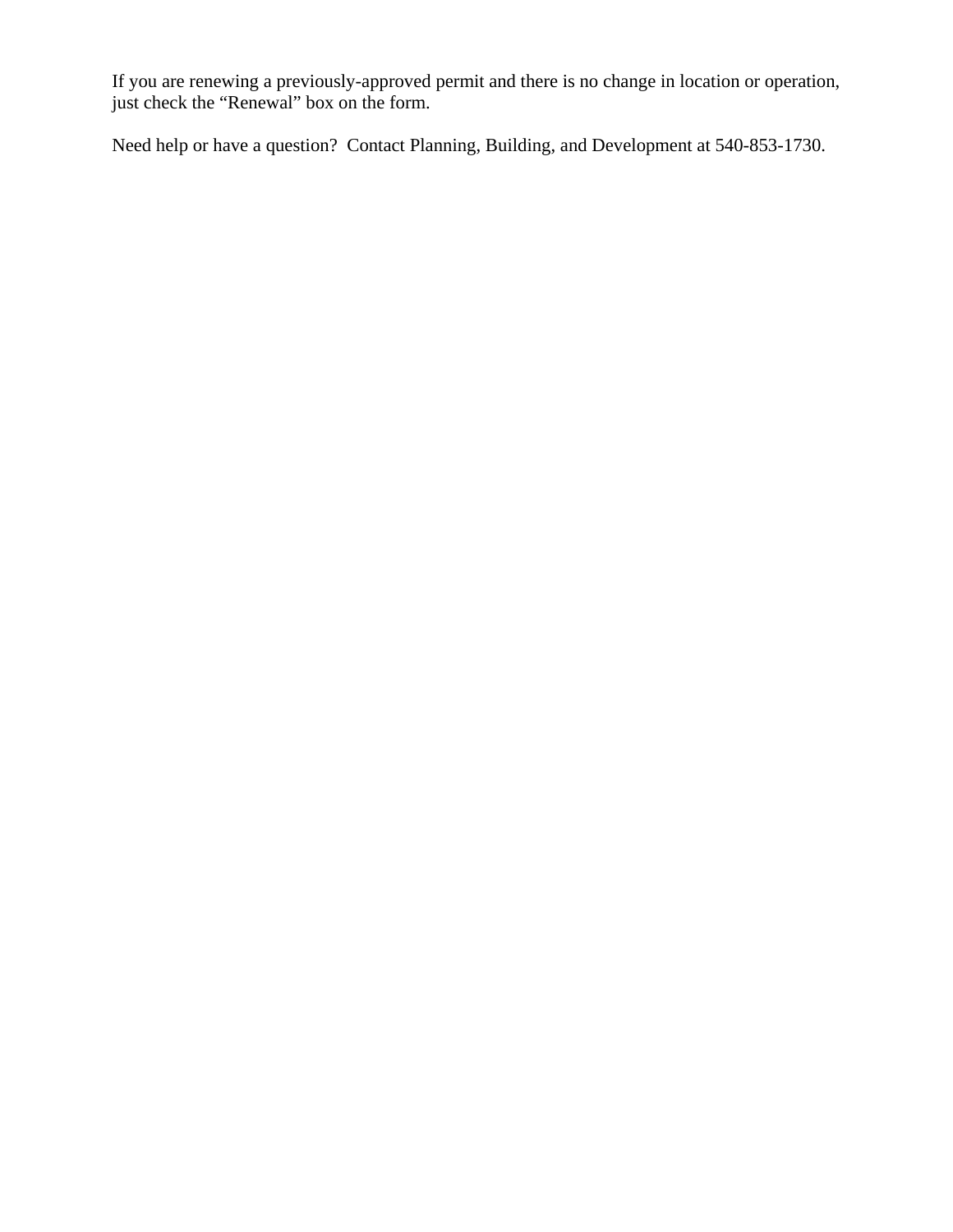## **Summary of Regulations for Street Vending**

Street Vending regulations are contained in Section 30-9.2 of the City Code.

### **Cart design**

- o Carts must be either human-powered or towed (not self-propelled).
- o The cart must be purpose-built for food and beverage vending.

#### **Operation**

- o Street vending is limited to vending food or beverages
- o Hours
	- o Sunday: 1:00 p.m. to 10:00 p.m.
	- o Monday through Thursday: 7:00 a.m. to 10:00 p.m.<br>
	o Friday and Saturday: 7:00 a.m. to 12:00 a.m.
	- o Friday and Saturday:
- o The cart must be removed from the vending site when vending has ceased.
- o The cart must be positioned as shown on the approved vending site plan.
- o The cart cannot touch, lean against, or be affixed to any building, structure, or fixture.
- o You are responsible for making sure the vending site and any area within 20 feet are free of trash during vending and at the conclusion of vending, regardless of the source of the trash.
- o You should make sure your cart is attended when is located at the vending site. However, leaving the cart for 10 minutes or less is permissible.
- o No cart shall have an open fire or flame.
- o No public equipment, facilities, or utilities shall be used in the operation of the vending activity or for storage of a cart.
- o Vending transactions shall be limited to pedestrians; vending to any person in a motor vehicle is prohibited.
- o The Vendor shall comply with any request of a police officer or other public safety personnel to move or cease vending in the case of an emergency.

#### **Locations**

- o Your permit will be issued for a specific location and you must keep your vending activity within your permitted site.
- o Eligible Locations:
	- o City right-of-way where pedestrian or vehicular circulation is not impeded OR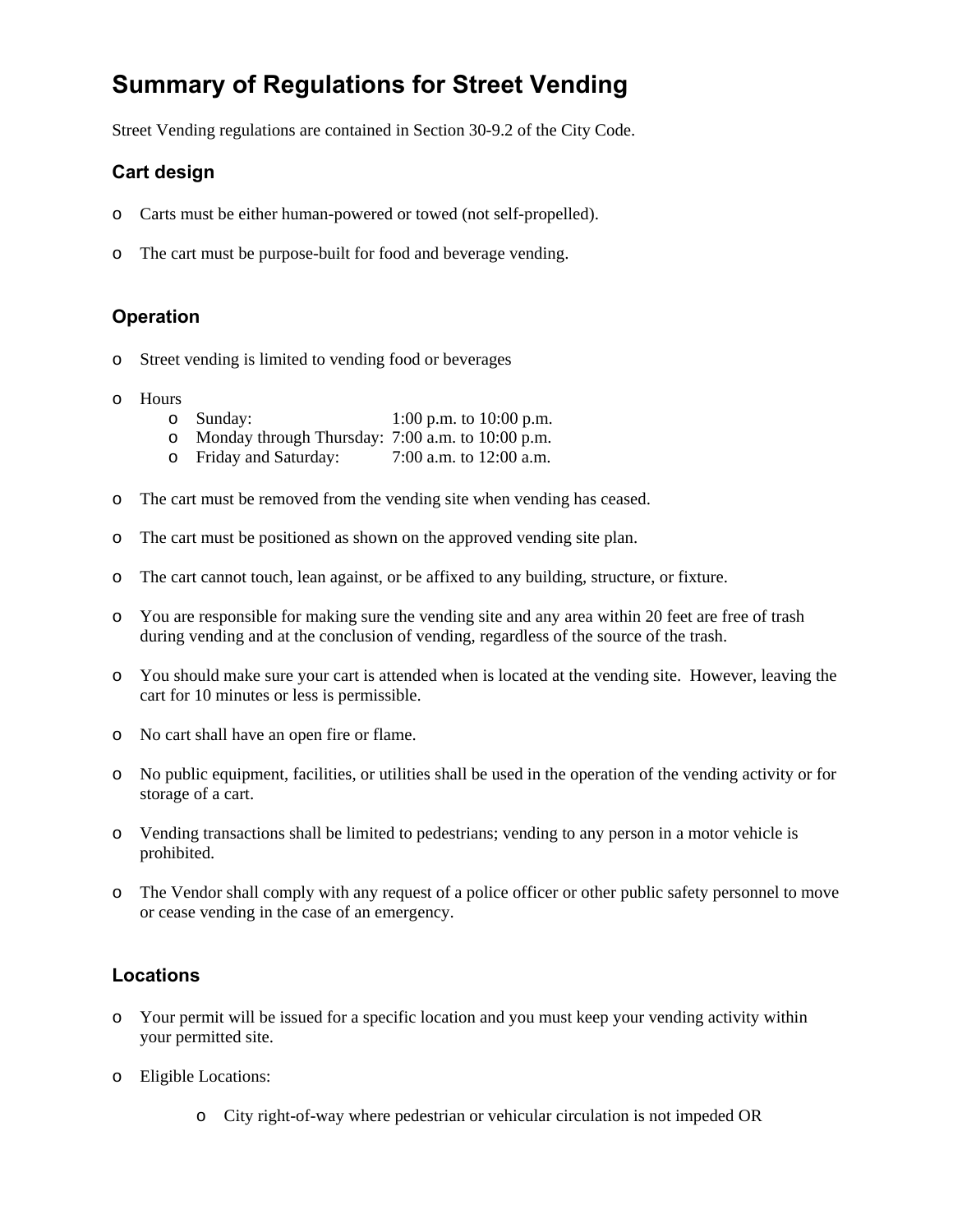- o City-owned properties such as parks, where the access to and enjoyment of public amenities are not impeded.
- o Permitted only in these zoning districts
	- Commercial-General
	- Commercial-Neighborhood
	- **Institutional Planned Unit Development**
	- Recreation and Open Space
- o On-street parking spaces are NOT eligible locations.
- o We require a 100-foot separation from a public entrance to an eating establishment.
- o The vending site and cart cannot block sight distance and visibility of traffic signs and signals.
- o Where the vending site is on a sidewalk, a minimum of forty-two (42) inches of sidewalk clearance must be kept clear. Service and queuing areas should be oriented so such clearance is maintained.
- o A vending site shall not contain or block a cellar door, manhole, transformer vault or any device for access or ventilation, nor any fire hydrant or standpipe connection on a building.
- o The vending site shall be located on a durable surface such as asphalt or concrete.

#### **Vending Site Plan requirements**

When you apply for a permit, you will need to include a vending site plan. This plan is a simple sketch showing how your cart will be placed in relationship to the surrounding site. The site plan should show the following information:

- o Boundary of the vending site with dimensions
- o Dimensions of your cart and where it will be located in the vending site
- o Location of operator and service areas
- o Measurements need to reference a fixed landmark such as a fire hydrant, light post, etc.
- o The name of any adjacent street, public park, or public property;
- o The width of the sidewalk from an adjacent building or property line, if applicable;
- o Measurements from any fixtures or equipment such as benches, trash receptacles, fire hydrants, utility poles, etc., within twenty (20) feet of the vending site, if any;
- o Measurements from building entrances, crosswalks, intersections, or outdoor dining areas within twenty (20) feet of the vending site, if any; and
- o Photograph or detailed drawing of the cart. Specification sheets, often available on the manufacturer's web site, are a good way to provide this information.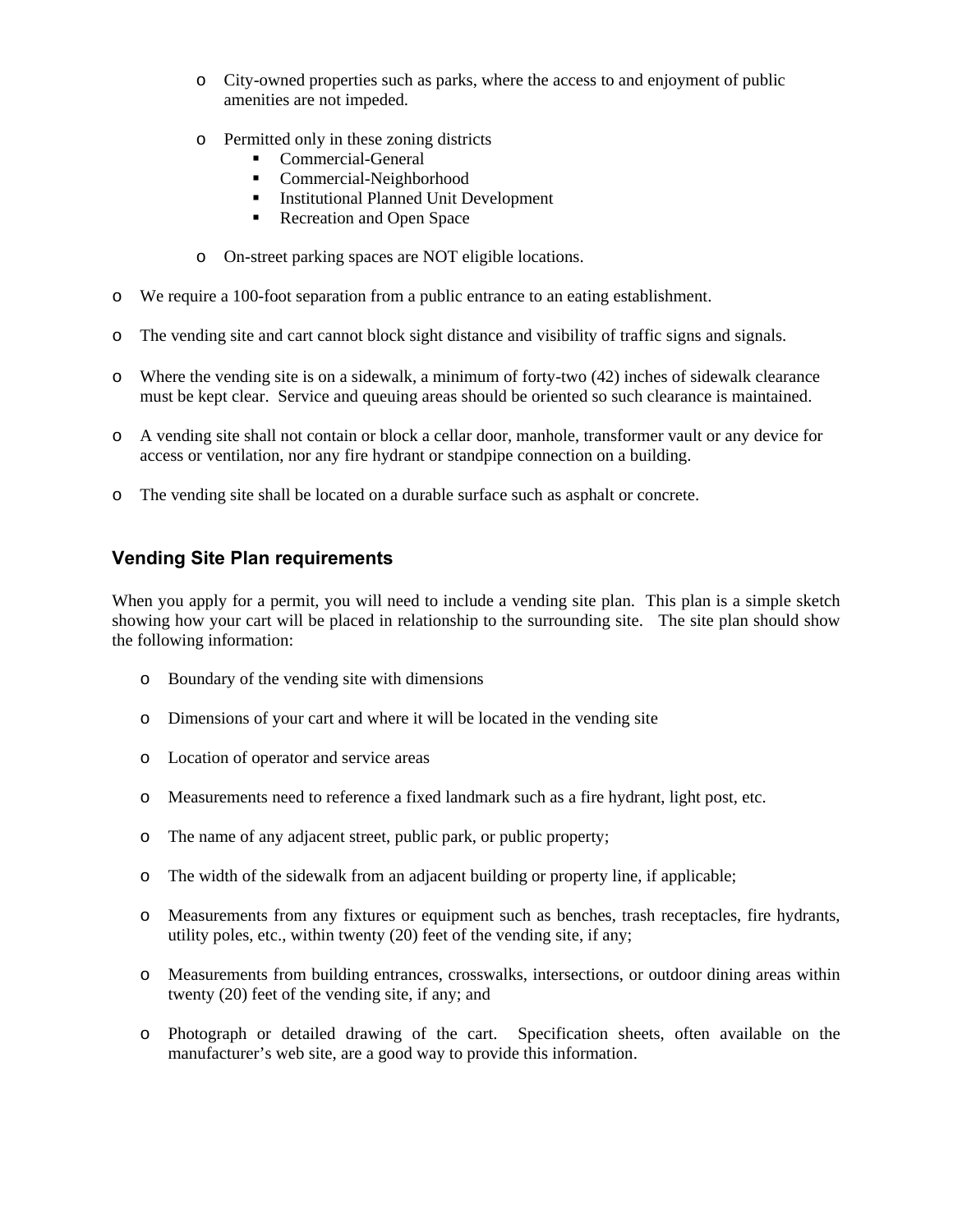#### **Insurance requirements**

- o The issuance of such permits shall be conditioned upon the permittee's agreement to indemnify and hold harmless the City, its officers, employees, and agents, from all claims, demands, damages, actions, causes of action, or any fine or penalty, or suits of any kind whatsoever, either at law or in equity, including any claim for court costs or attorney fees, for damage to property, injury to person, or death, arising out of the maintenance, use, operation or removal, of any items permitted pursuant to this section, or the conduct of any activity pursuant to this section.
- o You will need to submit a certificate of insurance with your application. The regulations require you to obtain and maintain a general public liability insurance policy naming the City, its officers, employees and agents, as additional insureds with respect to the construction, maintenance, use, operation, or removal of any items permitted pursuant to this section, or the conduct of any activity pursuant to this section, in an amount of not less than one million dollars (\$1,000,000).
- o The insurance certificate must contain a provision to provide 30-days prior written notice to the City before it is cancelled.

#### **Special Provisions**

- o The permit is issued to you or your business entity. You cannot transfer the permit to someone else.
- o Vending shall not be permitted when an area is designated for a special event with a valid assembly permit or during an event in a public park or facility where vendors have been authorized by the City to operate concessions, even when the assembly permit is issued subsequent to the vending permit. Notice of an approved assembly permit shall be given by the City Manager to any vending permit holder affected by such event at least five (5) calendar days prior to the event.
- o We may place special conditions on your permit if deemed necessary.

#### **How we calculate your permit fee**

Fees are based on the square footage of the vending site and how many months you want the permit to run.

Fee is \$3.25 per square foot per year. Fee is prorated for the number of months.

Example: Vending site is 45 square feet and permit is requested for 7 months.

 $$3.25 \times 45 \text{ s.f.} = $146.25 \text{ annual permit fee}$ 

 $$146.25 \div 12 = $12.19$  monthly fee

 $$12.19 \text{ X } 7 \text{ months} = $85.33 \text{ permit fee for } 7 \text{ months}$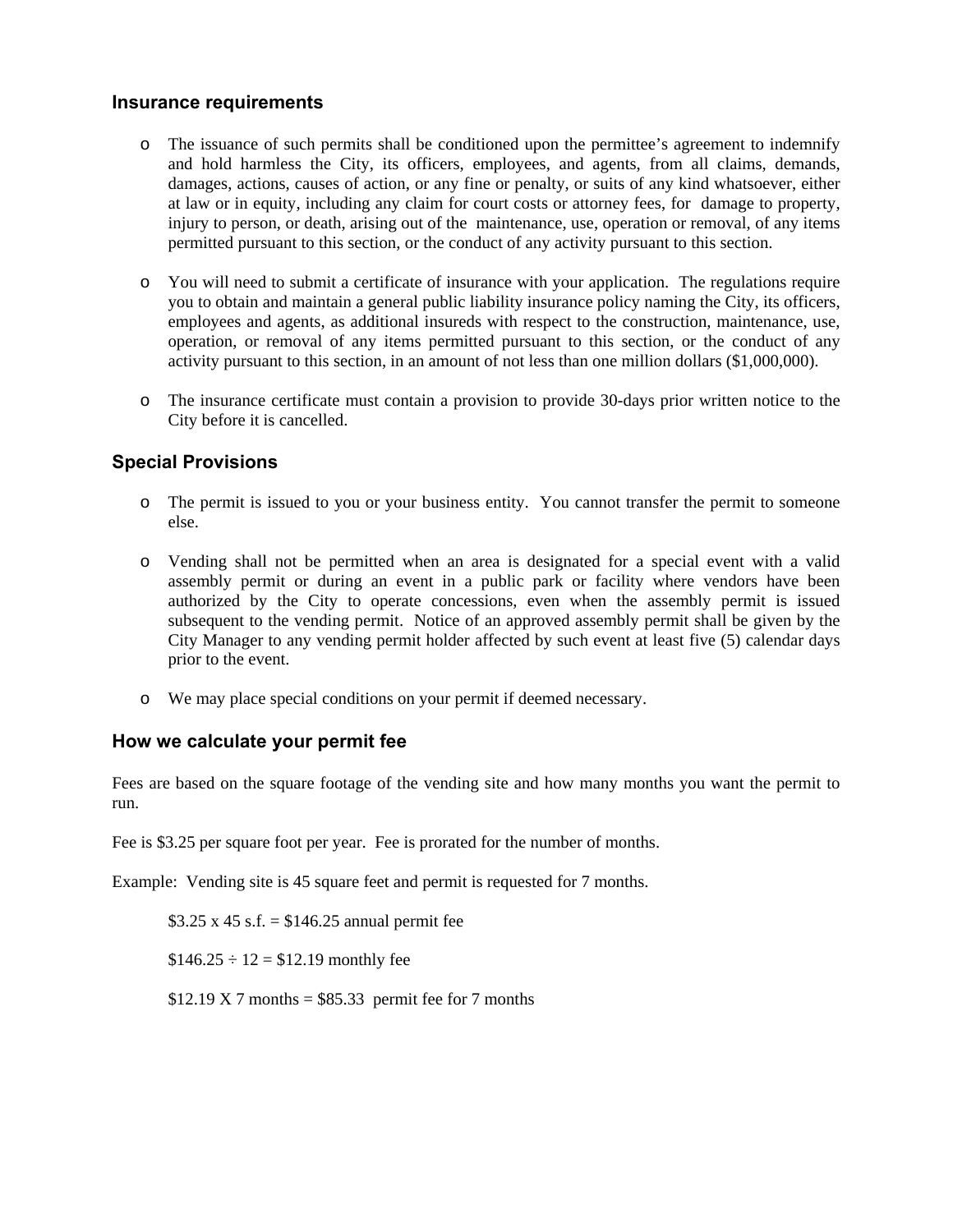# Sample Vending Site Plan





**Curb**